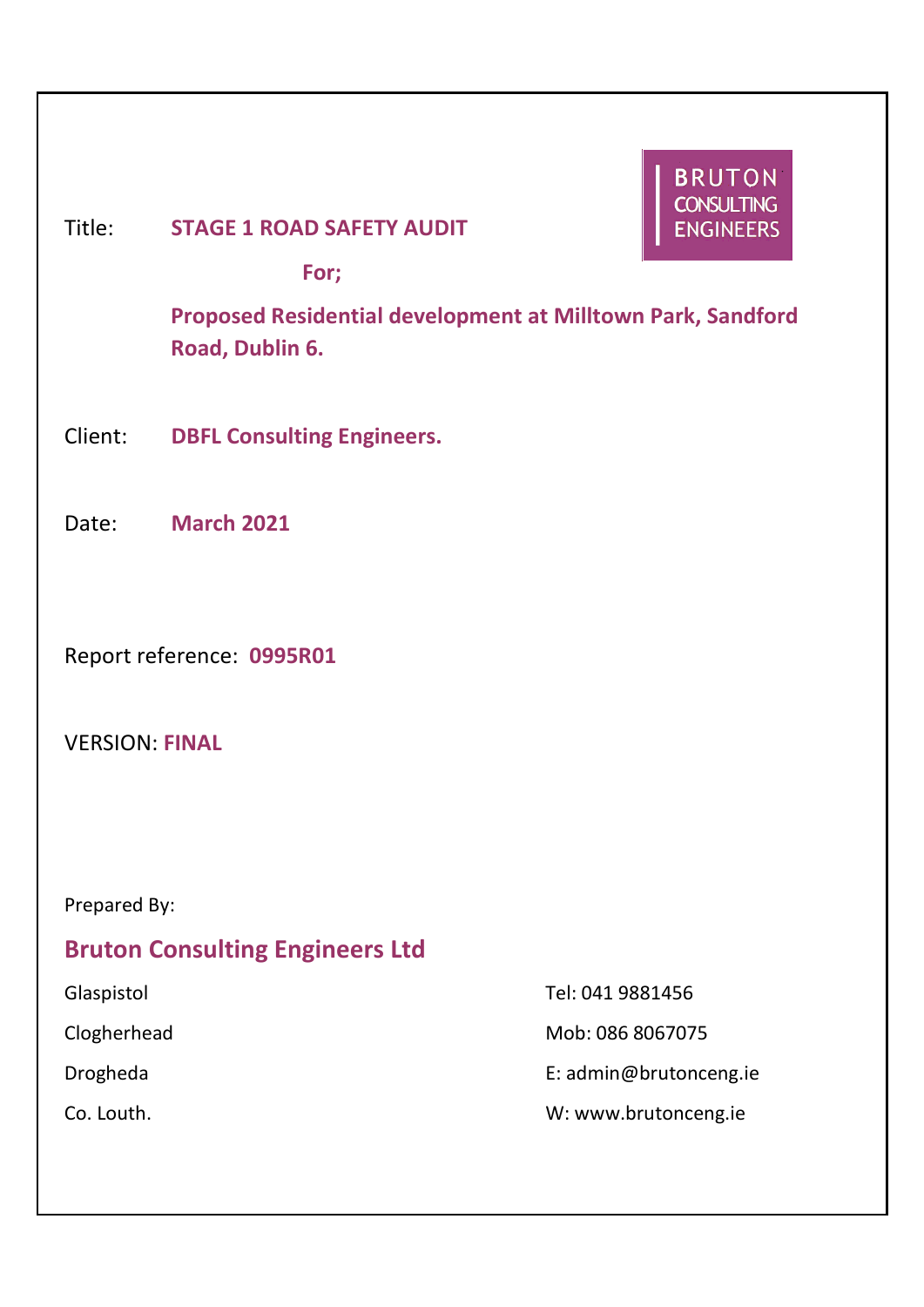# **CONTENTS SHEET**

## Contents

| 1.0 |  |
|-----|--|
| 2.0 |  |
| 3.0 |  |
| 3.1 |  |
| 3.2 |  |
| 3.3 |  |
| 3.4 |  |
| 3.5 |  |
| 4.0 |  |
| 4.1 |  |
| 4.2 |  |
| 5.0 |  |
|     |  |
|     |  |
|     |  |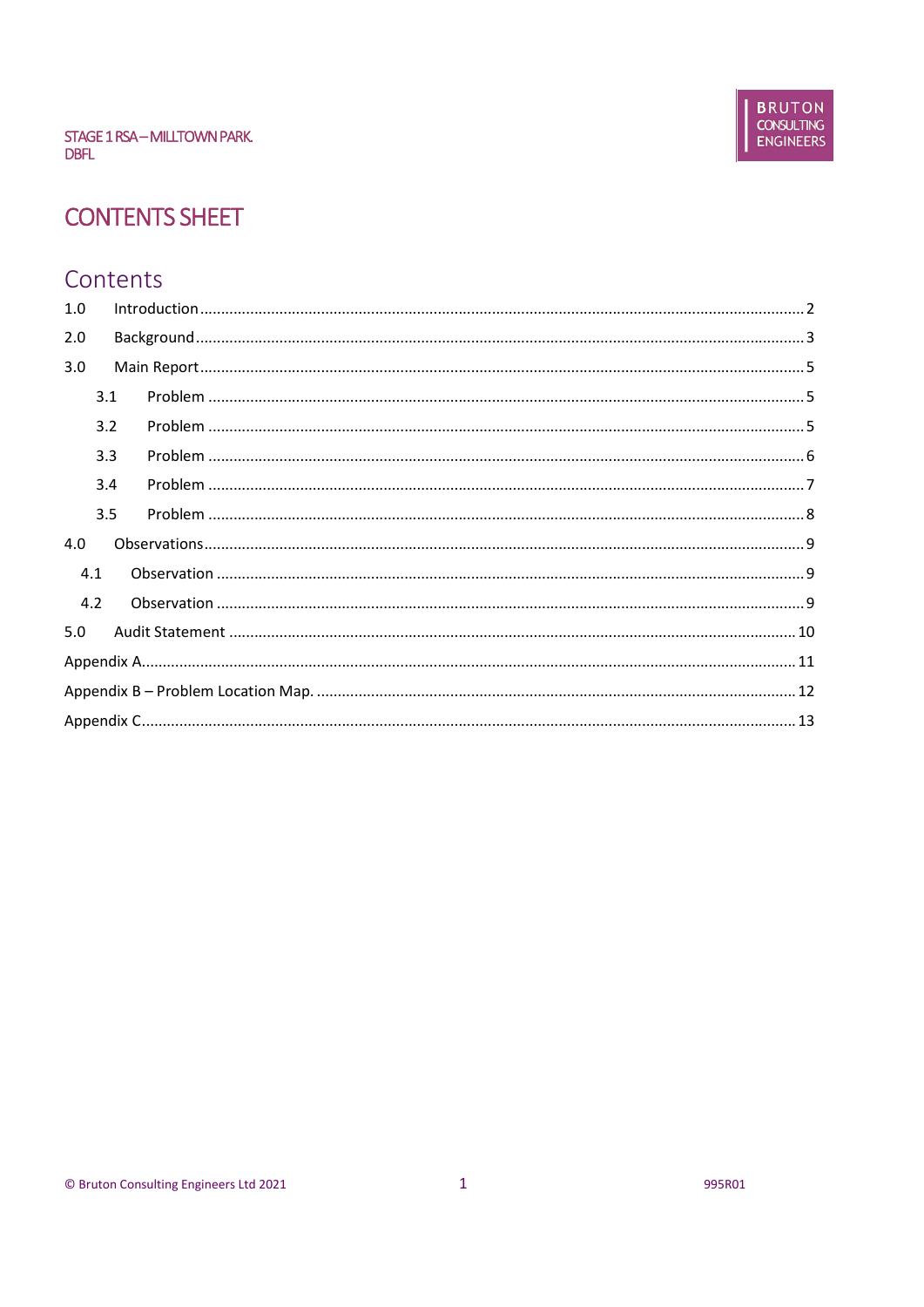## 1.0 Introduction

This report was prepared in response to a request from Mr. Brendan Keogh, DBFL Consulting Engineers for a Stage 1 Road Safety Audit of the proposed residential development at Milltown Park, Sandford Road, Dublin 6.

The Road Safety Audit Team comprised of;

| Team Leader: | Norman Bruton, BE CEng FIEI, Cert Comp RSA.     |  |  |
|--------------|-------------------------------------------------|--|--|
|              | TII approval number: NB 168446                  |  |  |
| Team Member: | Sayed Ahmad Saeed, BEng Tech, BEng (Hons), MIEI |  |  |
|              | TII approval number: SS 3419515                 |  |  |

The Road Safety Audit comprised an examination of the information provided and a site visit by the Audit team on the 22nd of March 2021.

This Stage 1 Road Safety Audit has been carried out in accordance with the requirements of TII Publication Number GE-STY-01024, dated December 2017.

The scheme has been examined and this report compiled in respect of the consideration of those matters that have an adverse effect on road safety. It has not been examined or verified for compliance with any other standards or criteria.

The problems identified in this report are considered to require action in order to improve the safety of the scheme for road users.

If any of the recommendations within this safety audit report are not accepted, a written response is required, stating reasons for non-acceptance. Comments made within the report under the heading of Observation are intended to be for information only. Written responses to Observations are not required.

The information supplied is listed in **Appendix A.**

A problem location map is contained in **Appendix B.**

The feedback form to be completed by the Design Team Leader is contained in **Appendix C.**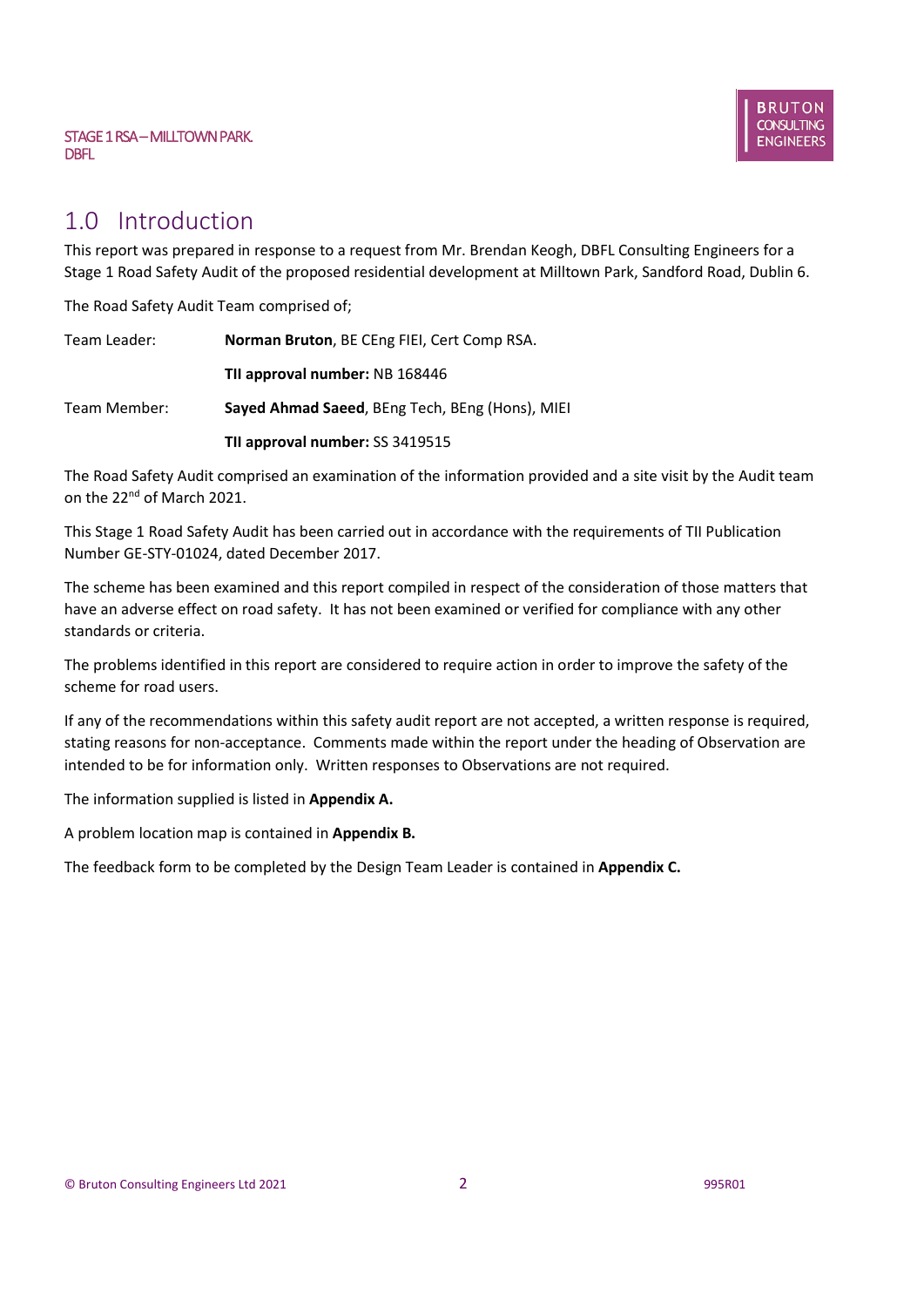

# 2.0 Background

It is proposed to construct a residential development of 672 residential units and creche in the area to the west of Sandford Road and Milltown Road.

Vehicular access for emergencies and deliveries would be provided via an upgrade of the Sandford Road/Belmont Avenue junction. Vehicular access (the principal access) would also be provided from a priority junction onto Milltown Road. A toucan crossing of Milltown Road is also proposed.

Pedestrian and cyclist access would be provided throughout the site with a link to the Milltown Road/Eglinton Road junction.

The speed limit of the roads surrounding the site is 50km/hr.

#### A site location map is provided below.



Scheme Location Map (Image courtesy of Openstreetmap.org)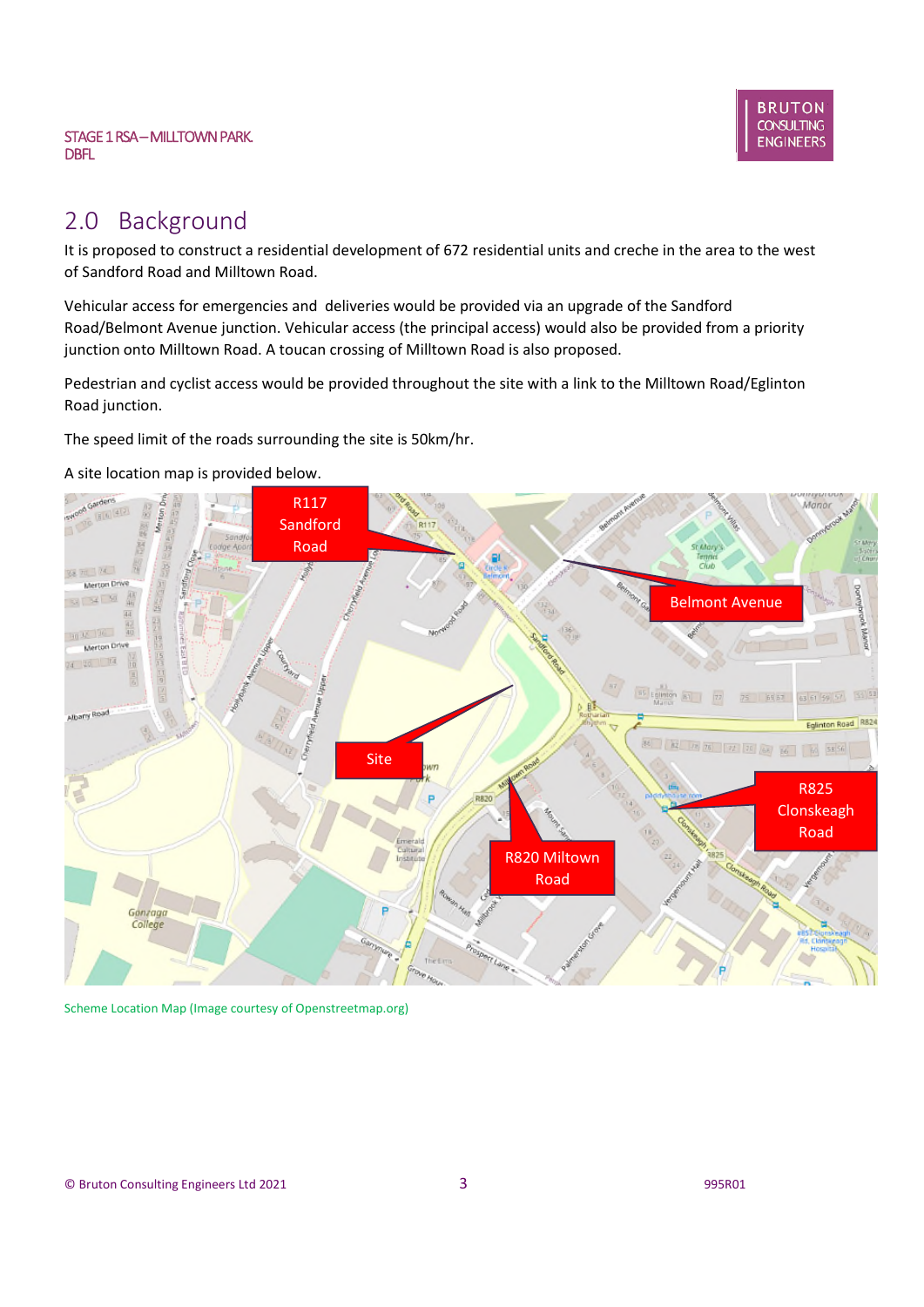The Road Safety Authority's website www.rsa.ie shows the recorded injury collisions between 2005 and 2016.

There were four serious injury collisions recorded in that period. Two at the Belmont Avenue junction and two at the Milltown Road junction. Three of the four involved vulnerable road users.

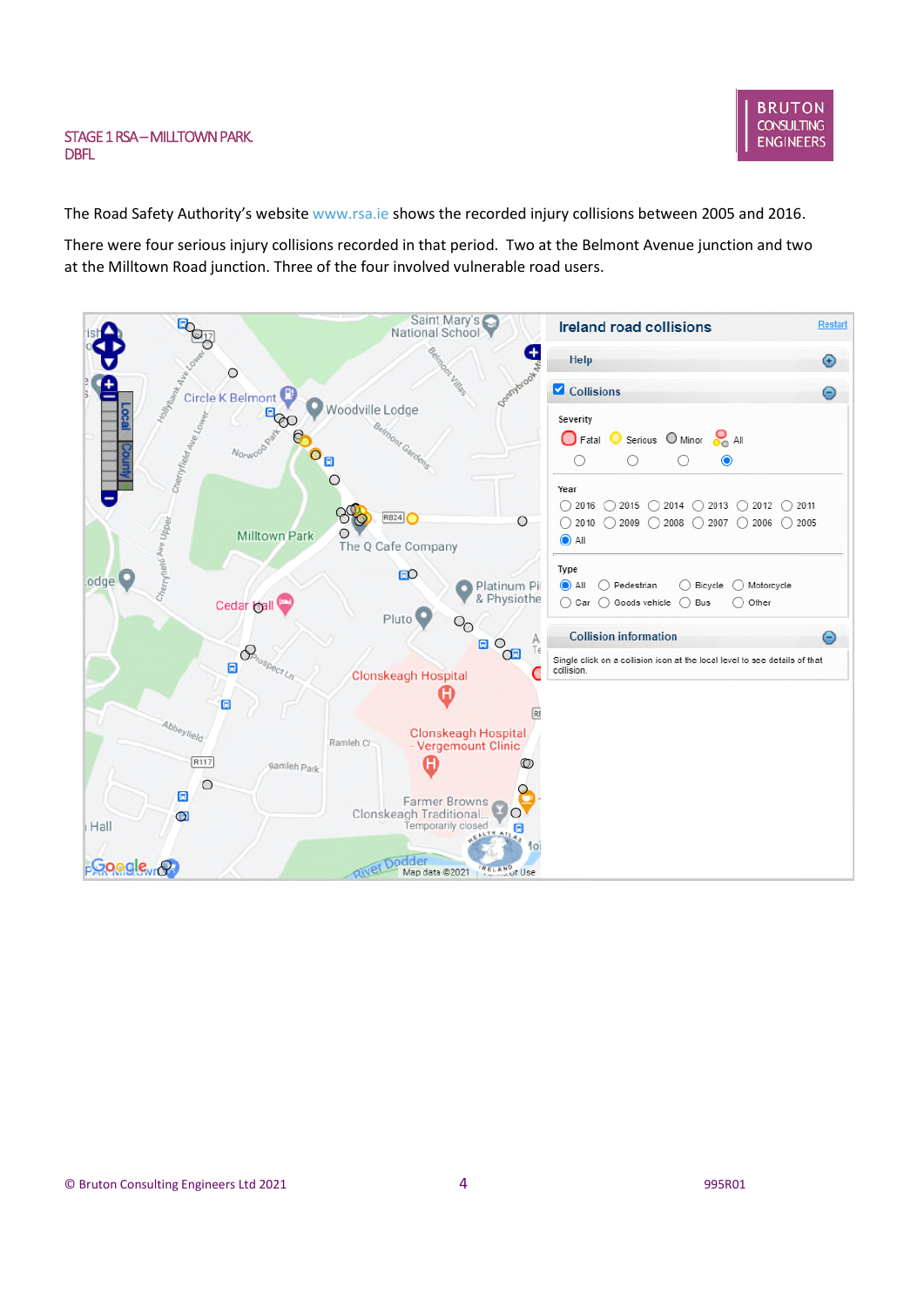# 3.0 Main Report

## 3.1 Problem

#### *LOCATION*

Drawing 190226-DBFL-RD-SP-DR-C-1001 P02, Roads layout.

#### *PROBLEM*

There is limited space at the north eastern side of the proposed toucan crossing on Sandford Road for bicycles and pedestrians given the relatively narrow footpath and the obstructions from the traffic signal poles and the large lighting column. This could lead to collisions between cyclists and pedestrians.



#### *RECOMMENDATION*

It is recommended the lighting column be relocated and that a single set of signal heads be used for pedestrians and vehicular traffic.

## 3.2 Problem

#### *LOCATION*

Drawing 190226-DBFL-RD-SP-DR-C-1001 P02, Roads layout.

#### *PROBLEM*

The width of the section of shared use area for pedestrian and cyclists on approach to the north western access onto Sandford Road may not be sufficient to cater for both user groups and could lead to collisions.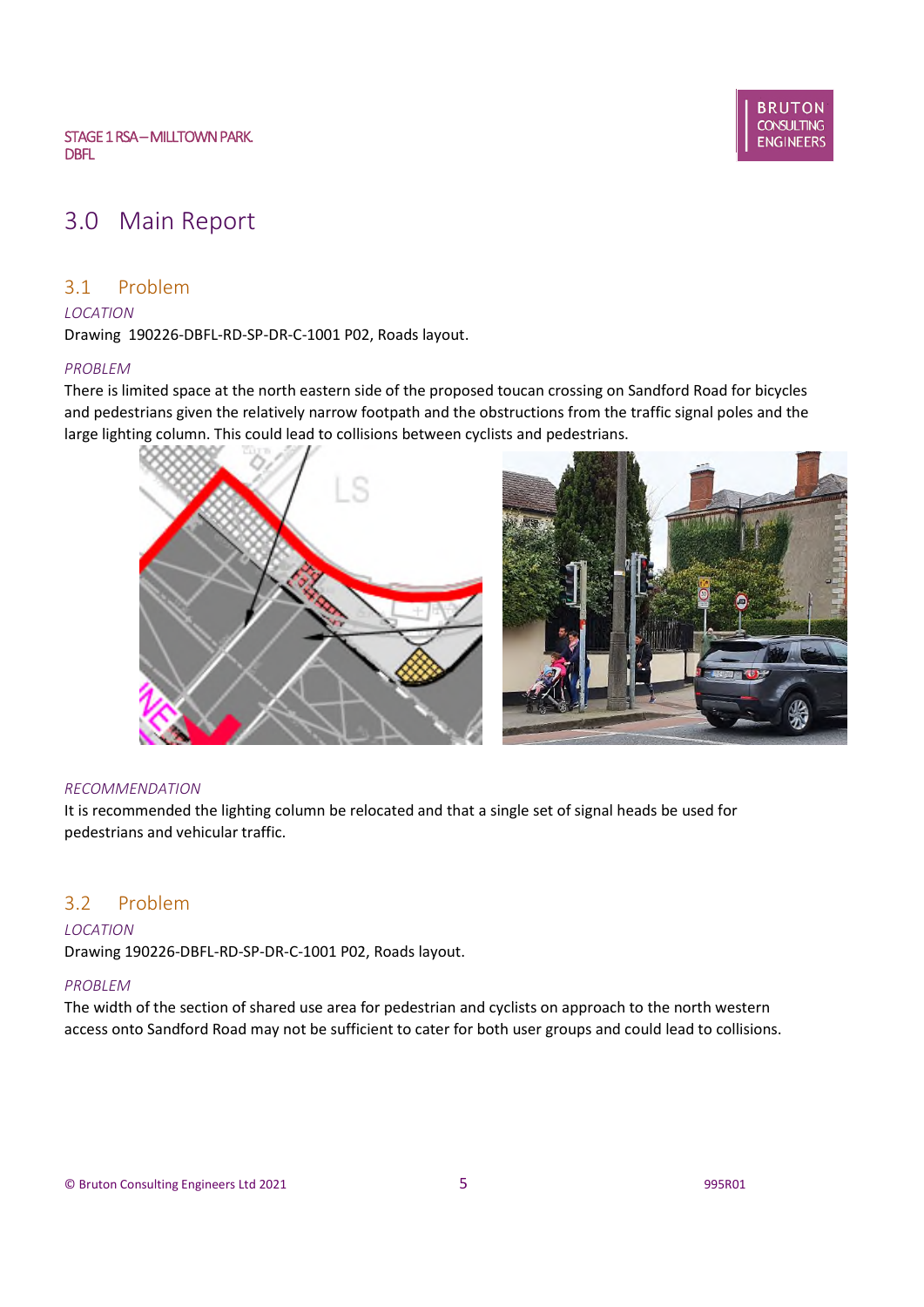#### **BRUTON CONSULTING ENGINEERS**

#### STAGE 1 RSA-MILLTOWN PARK. DBFL



#### *RECOMMENDATION*

It is recommended that a wider shared area be provided to avoid collisions between cyclists and pedestrians.

### 3.3 Problem

#### *LOCATION*

Drawing 190226-DBFL-RD-SP-DR-C-1001 P02, Roads layout.

#### *PROBLEM*

The footpath on both sides of Miltown Road at the proposed toucan crossing is very narrow. There is a risk of collisions between cyclists and pedestrians. There are also no cycling facilities on Milltown Road to connect with the proposed toucan crossing. The existing lane on Milltown Road is very wide and leads to higher vehicle speeds which could lead to higher severity injury collisions if vulnerable road users are struck.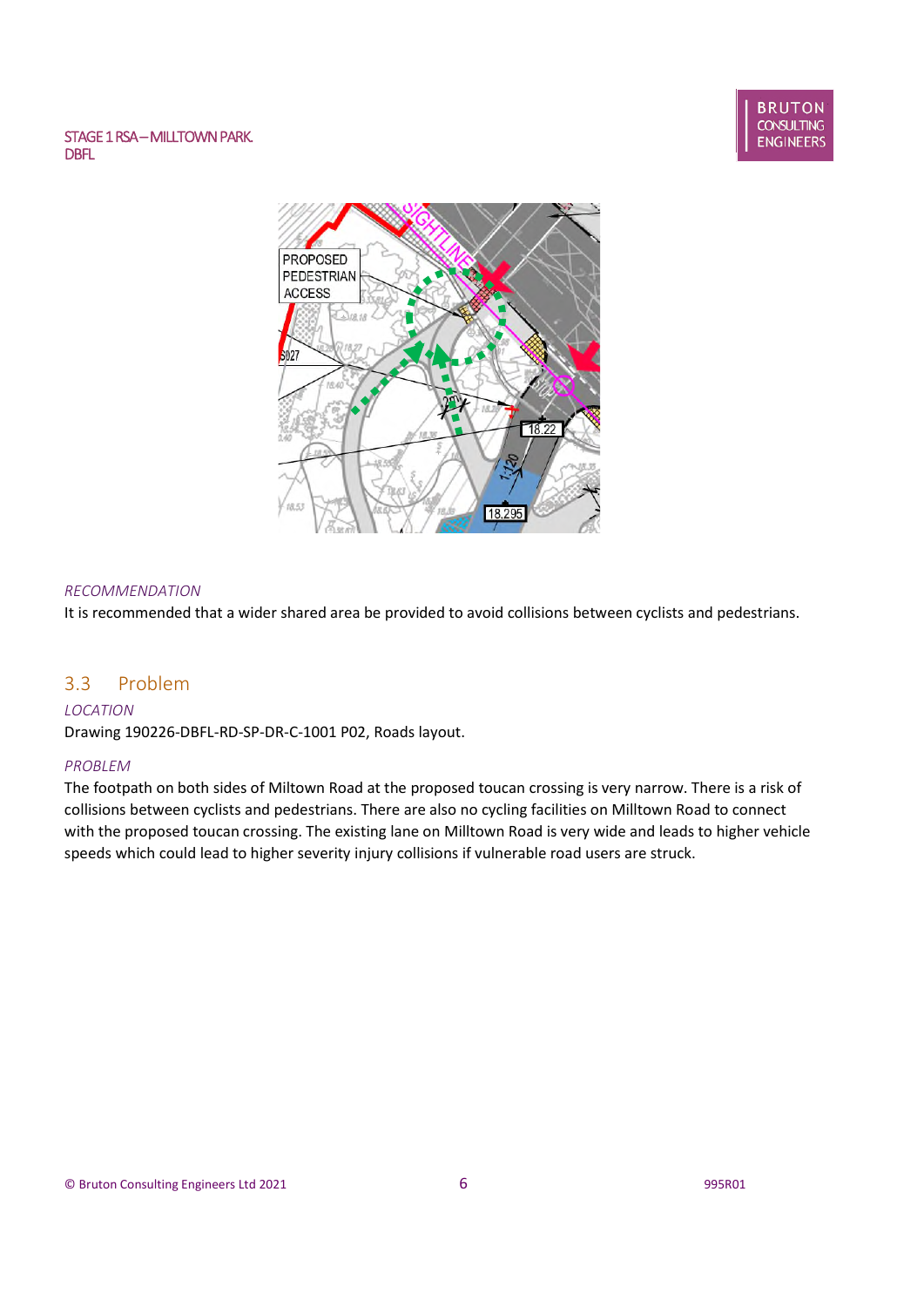

#### *RECOMMENDATION*

It is recommended that the footpath be widened between the toucan crossing and the development access to become a shared use are for cyclists and pedestrians. And the ta the toucan crossing be built out on Milltown road to act as a traffic calming feature.

## 3.4 Problem

#### *LOCATION*

Drawing 190226-DBFL-RD-SP-DR-C-1001 P02, Roads layout.

#### *PROBLEM*

It is proposed to have dropped kerbs and tactile paving across the parking area in front of Tabor House. This is a wide area with a horizontal curve and blind or partially sighted pedestrians may inadvertently enter the carriageway where they would be at greater risk of being struck by a passing vehicle.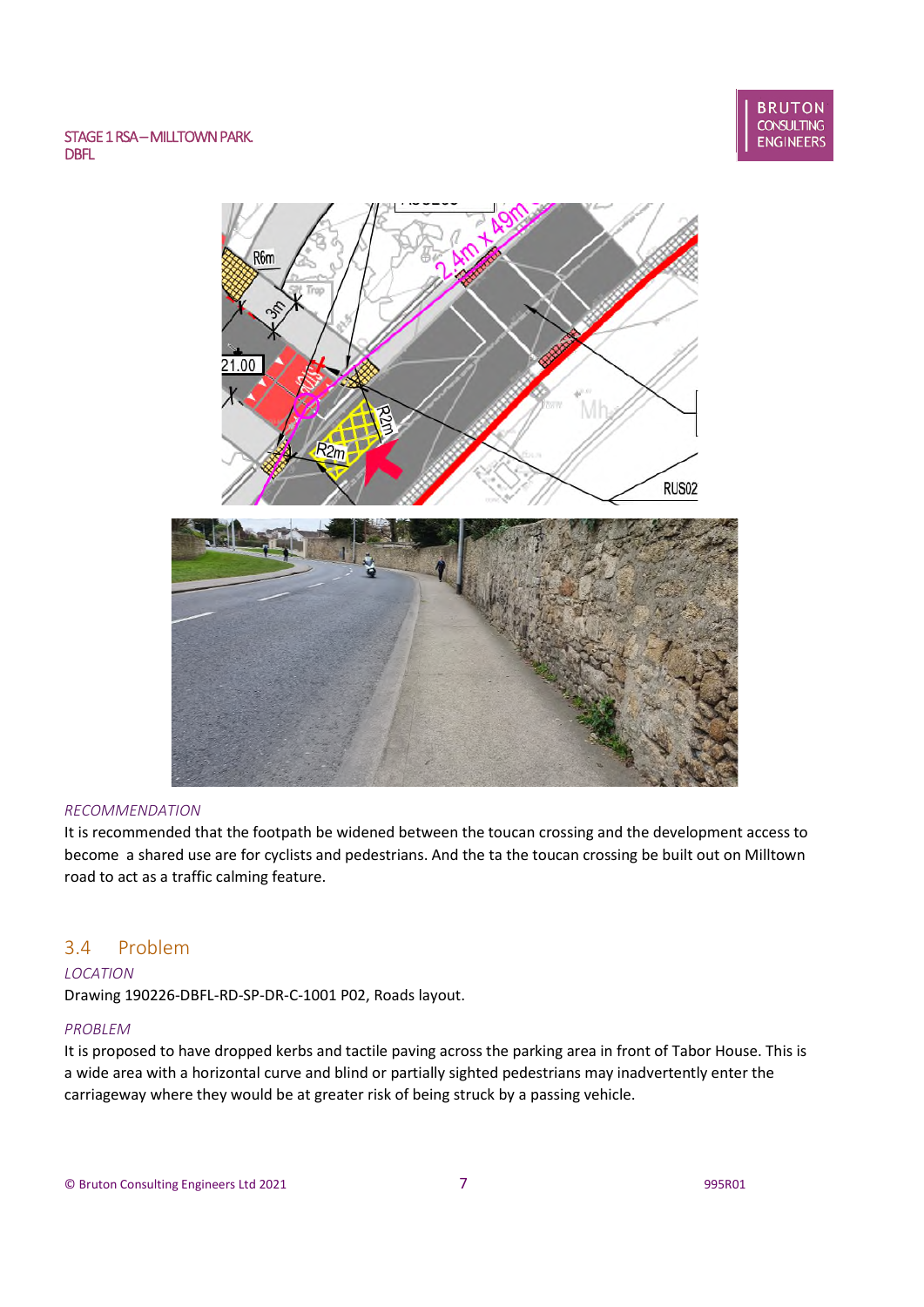

#### *RECOMMENDATION*

It is recommended that the footpath be made continuous with a 25mm lip for vehicular access that can be detected by blind or partially sighted individuals.

## 3.5 Problem

#### *LOCATION*

Drawing 190226-DBFL-RD-SP-DR-C-1001 P02, Roads layout.

#### *PROBLEM*

Between Block D and Block E there is a 90 degree bend in the carriageway which has a width of 4.8m. There is a risk of side swipe collisions if vehicles meet at the bend. In addition, the uncontrolled crossing appears to protrude beyond the edge of carriageway.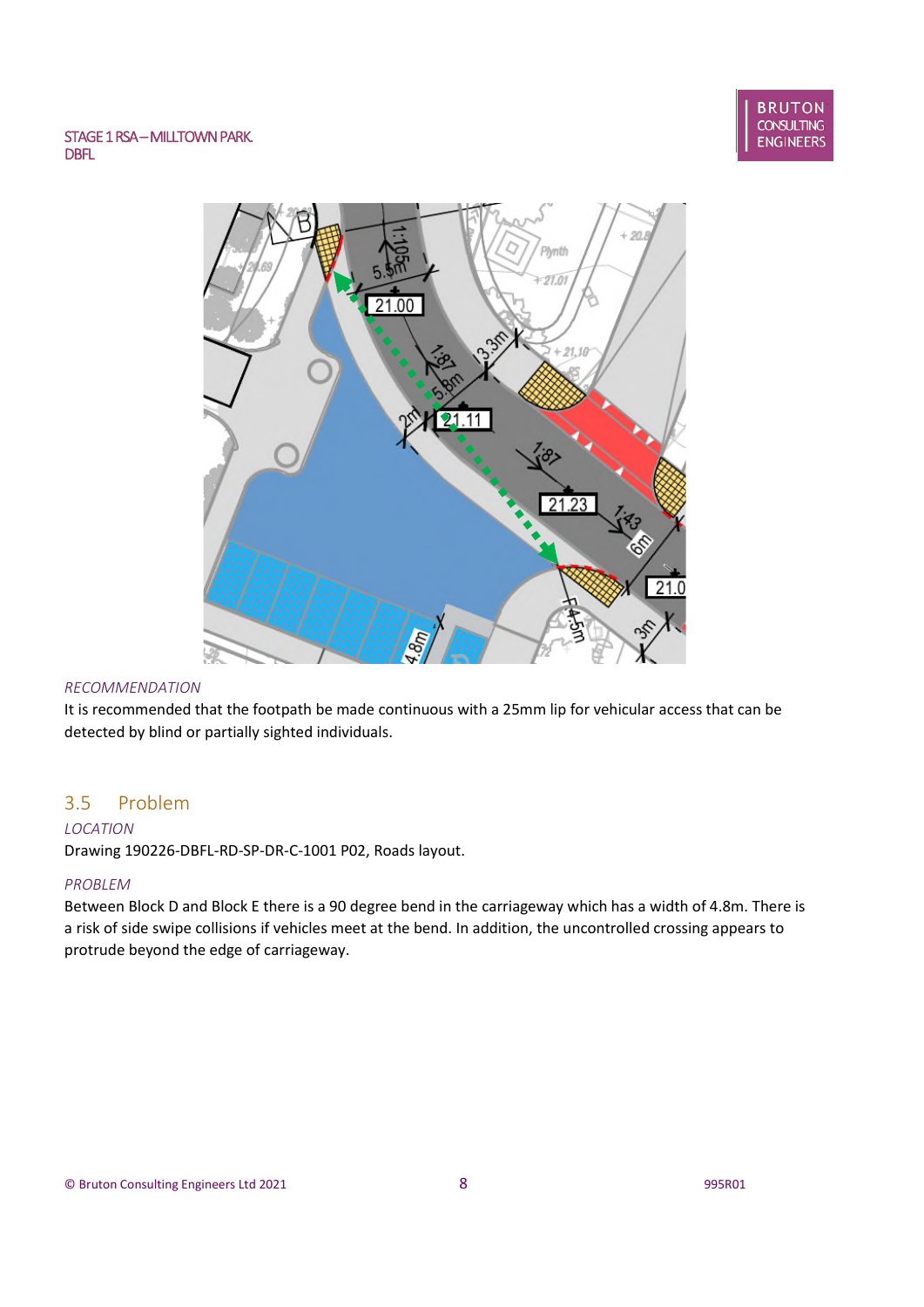



#### *RECOMMENDATION*

It is recommended that a swept path analysis be caried out and if necessary localised widening of the carriageway should take place.

# 4.0 Observations

## 4.1 Observation

The basement layouts have not been provided to the Audit Team.

## 4.2 Observation

Swept path analysis for refuse or emergency vehicles have not been provided.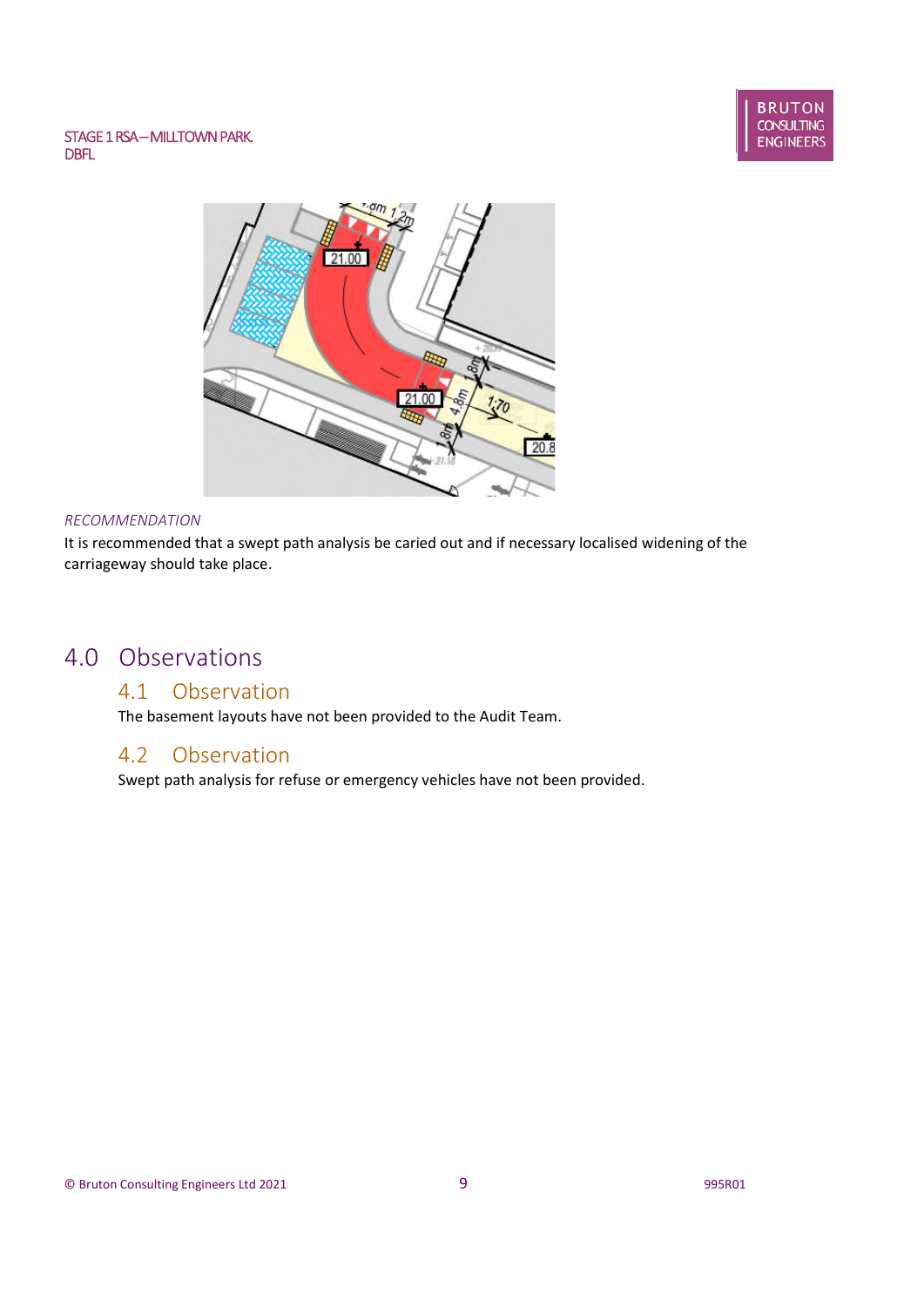

## 5.0 Audit Statement

We certify that we have examined the information provided. The examination has been carried out with the sole purpose of identifying any features of the design which could be removed or modified in order to improve the safety of the scheme.

The problems identified have been noted in this report together with associated safety improvement suggestions which we would recommend should be studied for implementation. The audit has been carried out by the persons named below who have not been involved in any design work on this scheme as a member of the Design Team.

**Norman Bruton Signed:**

**(Audit Team Leader) Dated: 7/4/2021**

**Sayed Ahmad Saeed Signed:**

**(Audit Team Member) Dated**: \_\_\_**7/4/2021**\_\_\_\_\_\_\_\_\_\_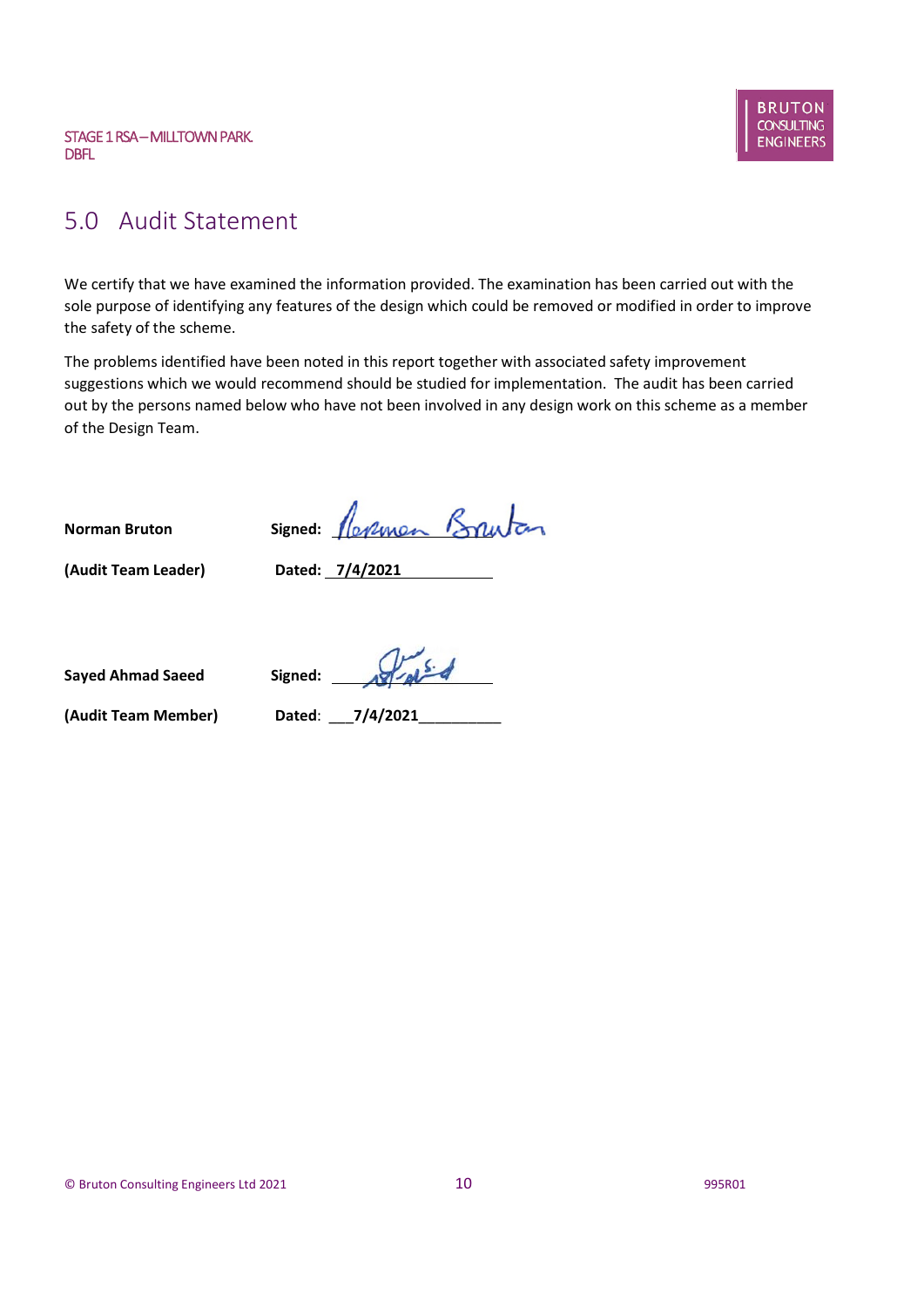

# Appendix A

# List of Material Supplied for this Stage 1 Road Safety Audit;

- Drawing 190226-DBFL-RD-SP-DR-C-1001 P02, Roads layout.
- Drawing C0111 L100 Draft (Cameo & Partners) **For Information Purposes.**

Draft Traffic & Transport Assessment, DBFL.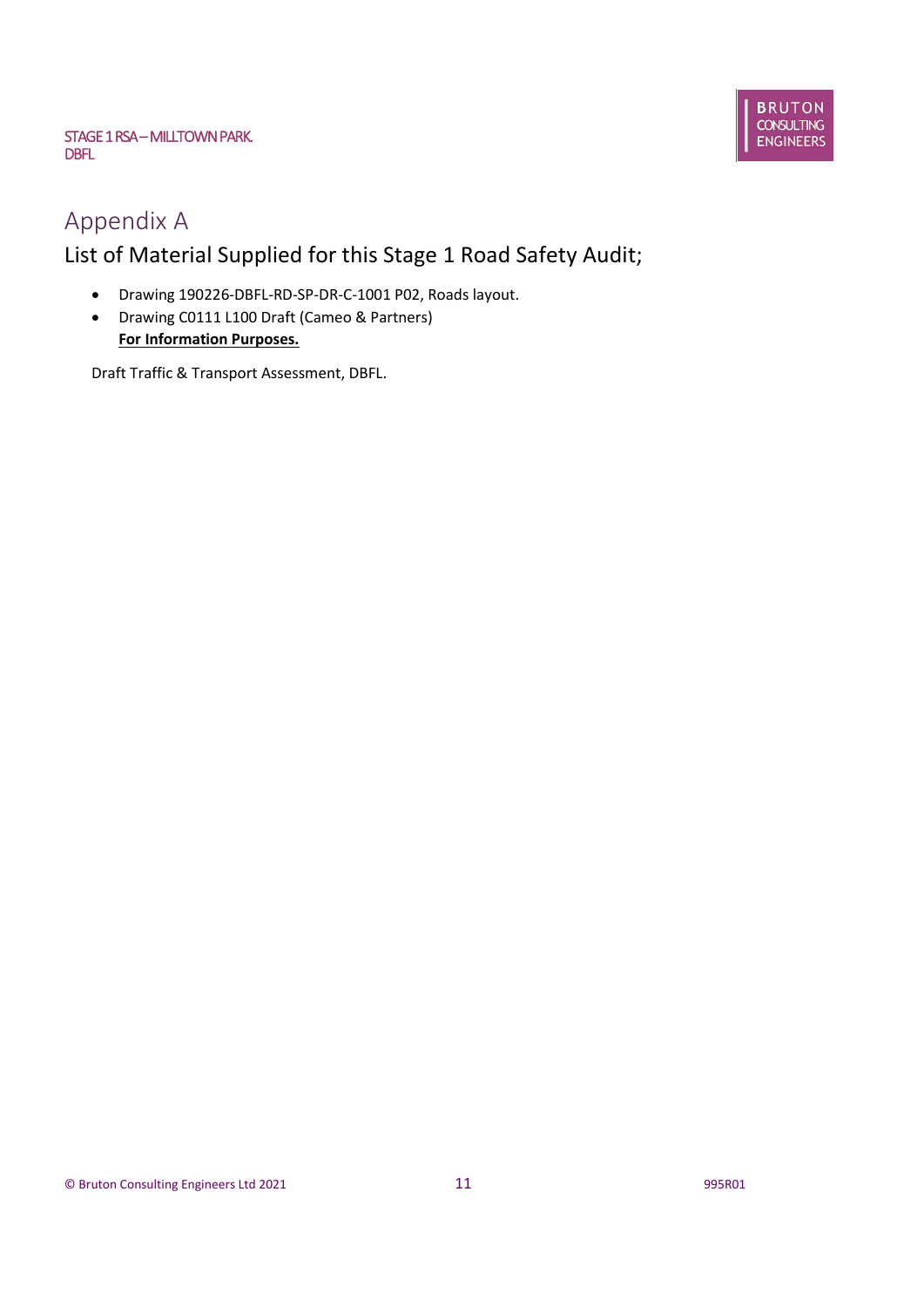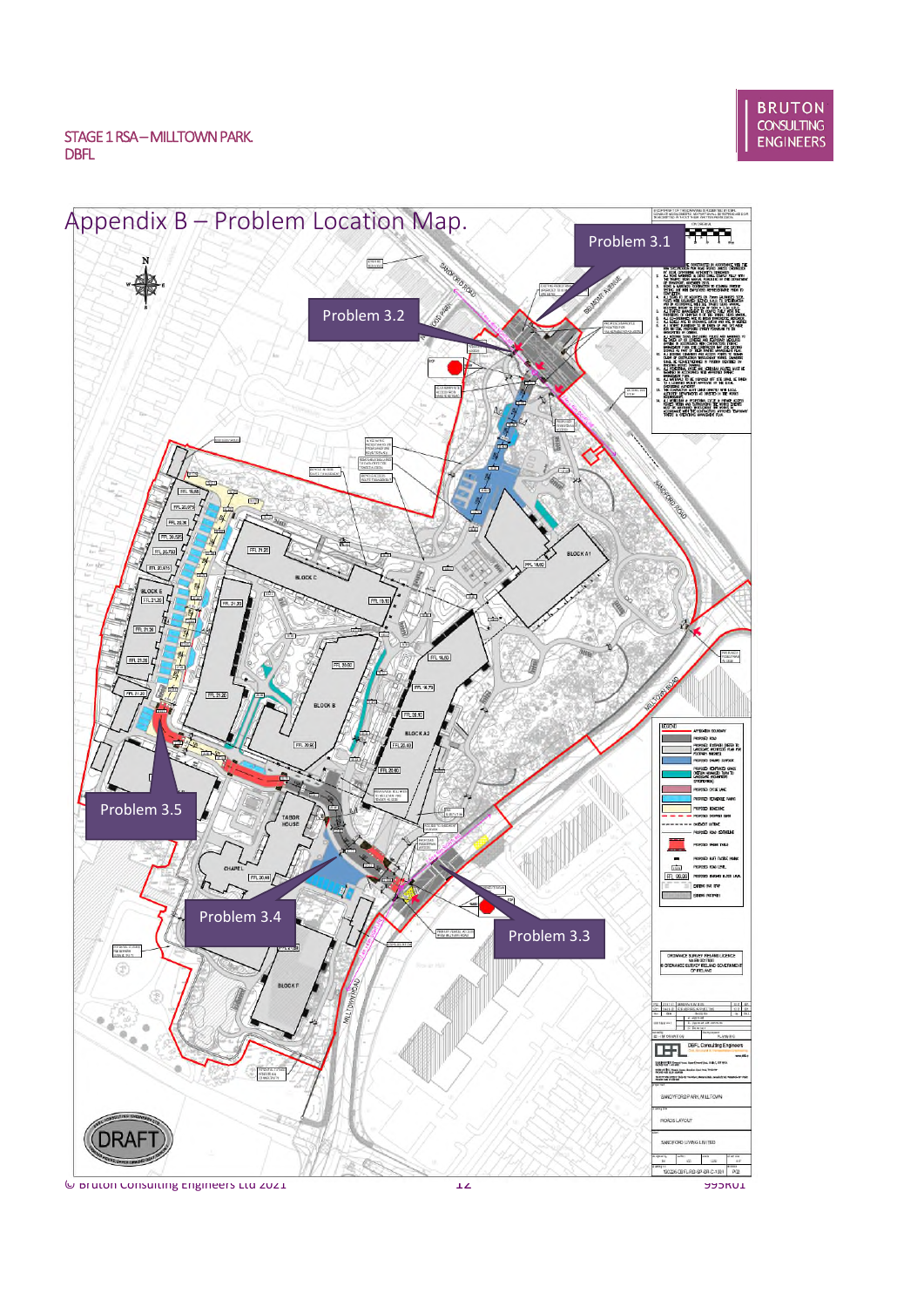

**BRUTON**<br>CONSULTING<br>ENGINEERS

Feedback Form